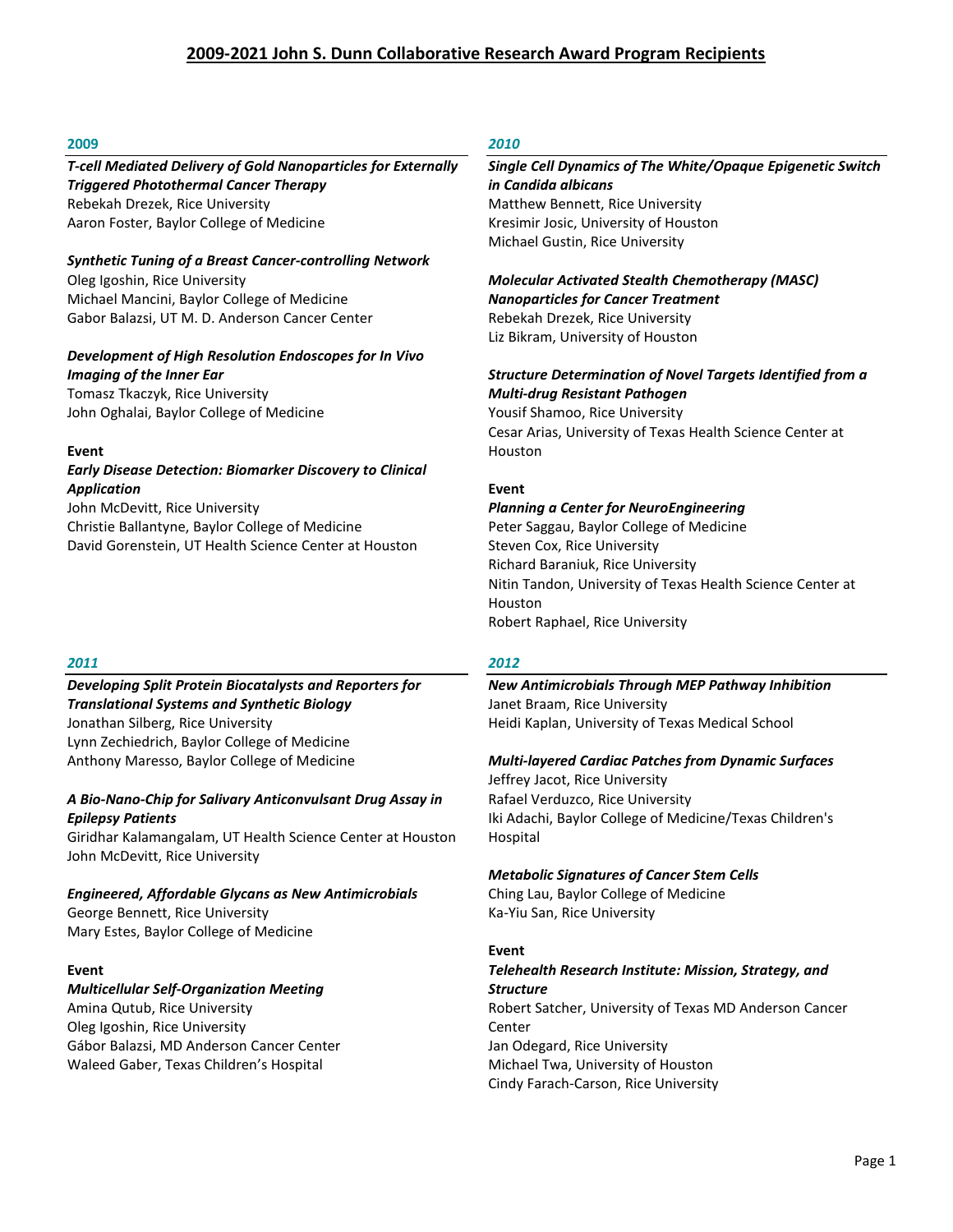#### *2013*

#### *Enhanced Cancer Detection through Development of Novel Immunoprobes*

Kathleen Beckingham, Rice University Robert Bast, University of Texas MD Anderson Cancer Center

*Non-invasive MR Colonoscopy and Early Detection of Colon Cancer by Targeted Hyperpolarized Silicon Nanoparticles* Pratip Bhattacharya, University of Texas MD Anderson Cancer Center Daniel Carson, Rice University

*High-content Quantitative Imaging and Flow-based*

*Remodeling of* **in vitro** *Vascularized Engineered Tissues* Jordan Miller, Rice University Mary Dickinson, Baylor College of Medicine

### *Imaging the Delivery and Therapeutic Response of Proteaseactivated Virus Nanotherapeutics*

Junghae Suh, Rice University Eva Sevick, University of Texas Health Science Center-Houston

#### *Rapid Fungemia and Bacteremia Screening Via Ultraspecific Detection of Nucleic Acid Biomarkers*

David Zhang, Rice University John Holcomb, University of Texas Health Science Center at Houston

#### **Event**

#### *Plasmon-hybrid Superstructures for Functionally Biomimetic Light-Driven Processes*

Christy Landes, Rice University Stephan Link, Rice University Neal Waxham, University of Texas Medical School-Houston Richard Willson, University of Houston

# *2014*

#### *Local Dual Delivery of Antifungals and Growth Factors for Treatment of Necrotizing Invasive Mold Infections* Antonios Mikos, Rice University Dimitrios Kontoyiannis, University of Texas MD Anderson Cancer Center

# *Nanoparticle Prophylaxis Protection from Chemotherapy Ototoxicity and Hearing Loss* Fred Pereira, Baylor College of Medicine

James Tour, Rice University

*Identifying the Molecular Basis of CO2chemosensitivity Via Microfluidic Characterization and Cell Sorting* Jacob Robinson, Rice University Russell Ray, Baylor College of Medicine

#### *Maximizing Therapeutic Gain from Metallic Nanoparticleradiation Interaction Via Rational Design*  Eugene Zubarev, Rice University

Sunil Krishnan, University of Texas MD Anderson Cancer Center

#### **Event**

#### *TMC-GCC Collaborative Workshop: Regenerative Medicine in Neuroscience and Neuroengineering*

Charles S. Cox, Jr., University of Texas Health Science Center at Houston Jane Grande-Allen, Rice University

Behnaam Aazhang, Rice University Benjamin Deneen, Baylor College of Medicine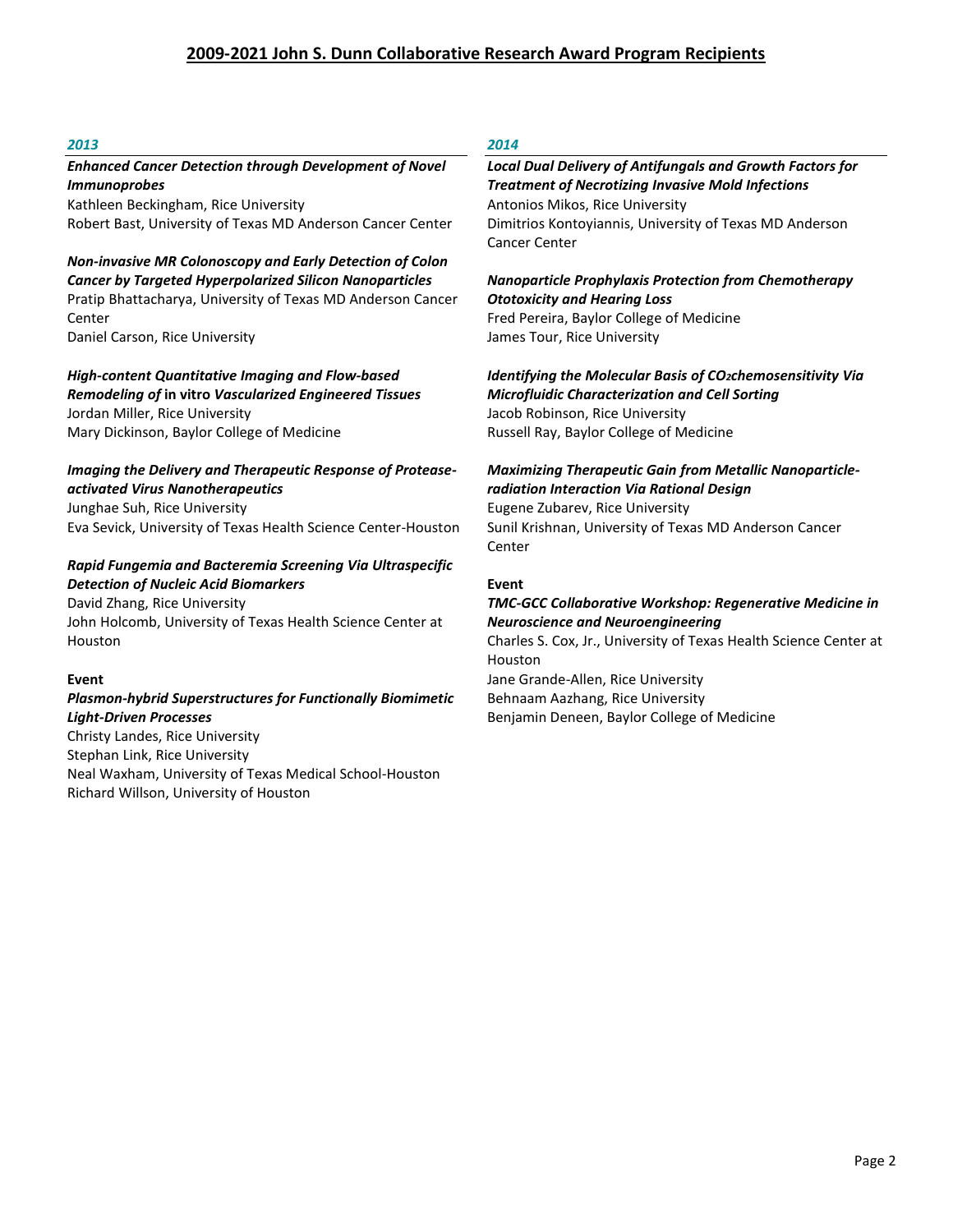### *2015 2016*

*Engineering E. coli for Temperature Independent and Lightactivated Secretion of Colanic Acid to Enable Fundamental and Translational Studies of a Novel Gut Microbiotamediated Longevity Pathway* Jeffrey Tabor, Rice University Meng Wang, Baylor College of Medicine

#### *Mini Mechanobiology: Mechanical Testing and Organ Culture of Rodent Heart Valves*

Jane Grande-Allen, Rice University Dianna Milewicz, University of Texas Health Science Center Houston

# *Linking Transcriptional Regulation of Signaling Pathway Components to Embryonic Patterning* Aryeh Warmflash, Rice University Ido Golding, Baylor College of Medicine

*Genes in Context: Using Genome Editing to Reveal how Molecular, Neural, and Social Factors Orchestrate Variation in Drosophila Aggressive Behavior* Julia Saltz, Rice University Herman Dierick, Baylor College of Medicine

**Event**

# *Symposium on Membrane Biophysics*

Michael Zhu, University of Texas Health Science Center Houston James McNew, Rice University Ted Wensel, Baylor College of Medicine Jim Briggs, University of Houston

*Quantitative Assessment of Liver-Directed In Vivo Genome Editing with CRISPR/Cas9* Gang Bao, Rice University William Lagor, Baylor College of Medicine

# *Monitoring Intracellular Temperature in Cancer Cells Using Metal Complexes*

Angel A. Marti-Arbona, Rice University Steven Curley, Baylor College of Medicine

*Decoding the Gene Regulatory Mechanism Underlying Fate Determination of Hematopoietic Stem Progenitor Cells*  José Onuchic, Rice University Yun (Nancy) Huang, Institute for Biosciences and Technology, Texas A&M-HSC

# *Cellular Level, Functional Brain Imaging Using Multi-probe, Snapshot Image Spectroscopy*  Tomasz Tkaczyk, Rice University

Kimberley Tolias, Baylor College of Medicine

## **Event**

# *TMC-GCC Collaborative Symposium: Metabolism in Cancer*

Pratip Bhattacharya, MD Anderson Dan Carson, Rice University Arun Sreekumar, Baylor College of Medicine Daniel Frigo, University of Houston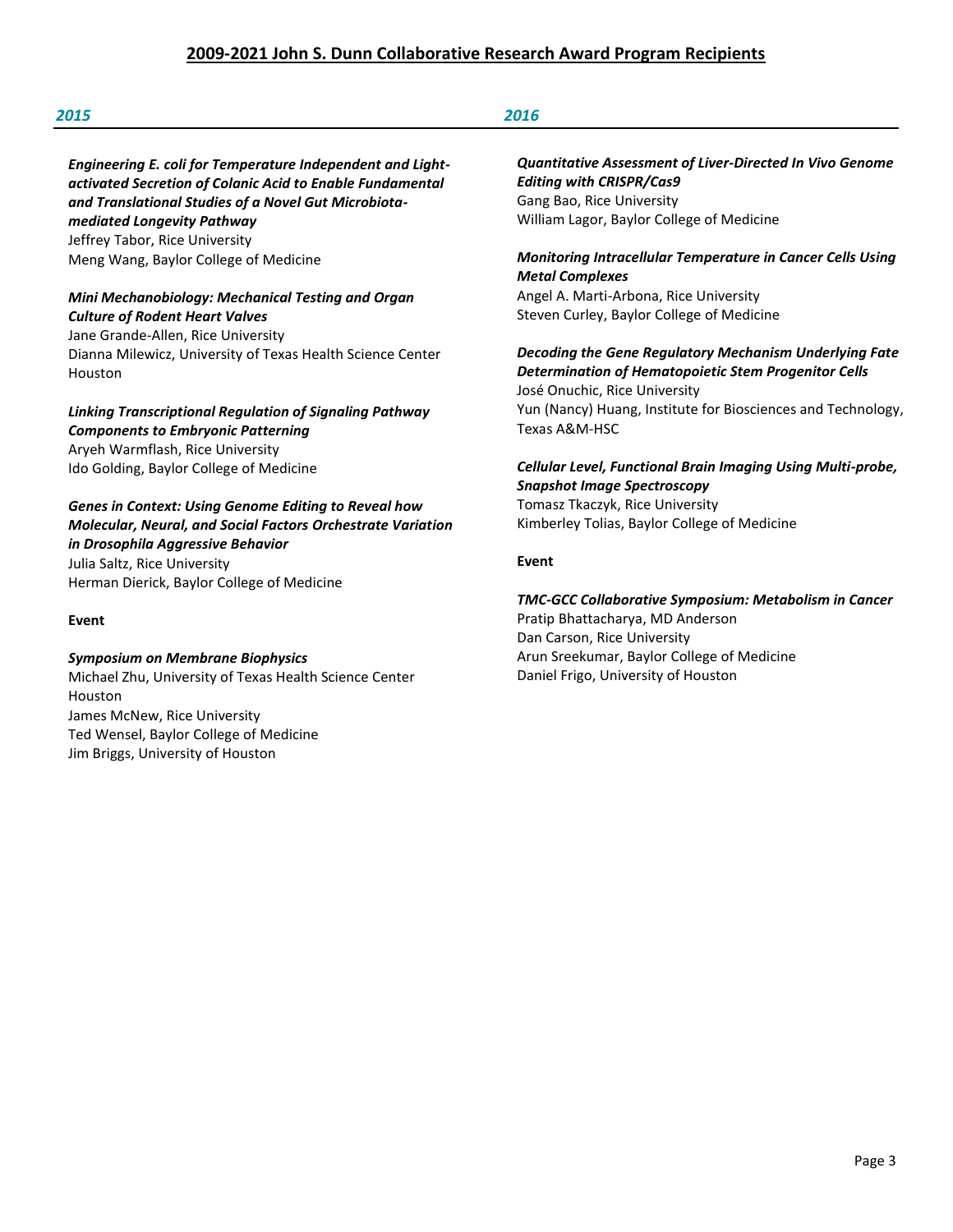#### *Development of High-Throughput Genetic Strategies to Dissect Microbiome Impact on Host Physiology*

Buck Samuel, Baylor College of Medicine Joff Silberg, Rice University Grant Hughes, University of Texas Medical Branch

# *Developing and Deploying Genetically Encoded Indicators for Imaging Voltage Dynamics in the Mammalian Auditory*

*System* Robert Raphael, Rice University Francois St-Pierre, Baylor College of Medicine

### *Host Targeted Therapeutics to Combat Drug-Resistant Pathogens*

Ashok Chopra, University of Texas Medical Branch Tor Savidge, Baylor College of Medicine/Texas Children's Hospital

#### **Event**

# *Texas Medical Center Hematopoiesis and Inflammation Symposium*

Emily Mace, Baylor College of Medicine Stephanie Watowich, MD Anderson Pamela Wenzel, University of Texas Health Science Center, Houston

# *Understanding Pathogenic Determinants in Enterococcus faecium* Natasha Kirienko, Rice University

Barbara Murray, UT Health Science Center at Houston

#### *Unraveling How Gut Microbiota Influence Form and Function in the Developing Enteric Nervous System* Rosa Uribe, Rice University Anne Marie Krachler, UT Health Science Center at Houston

*Photo-induced Epigenetic Remodeling in Mammalian Cells* Yubin Zhou, Institute of Biosciences and Technology Han Xiao, Rice University

#### *An Auditory Virtual Reality to Illuminate Learning and Memory*

Caleb Kemere, Rice University Matthew McGinley, Baylor College of Medicine

**Event**

*None*

#### *2019*

# *Visualizing Cell and Molecular Transitions that Contribute to Abnormal Craniofacial Development* George Eisenhoffer, MD Anderson Jacqueline Hecht, UT Health Science Center at Houston

## *DNA Hydroxymethylation Signatures in Neonatal Opioid Addiction*

Jonathan Davies, Baylor College of Medicine Deqiang Sun, Institute of Biosciences and Technology

# *Hormone Memory: Epigenomic Impacts of Estrogen Exposure on Later Life Metabolism*

Wenbo Li, UT Health Science Center at Houston Zheng Sun, Baylor College of Medicine

# *2020*

#### *An AI-Assisted Smart Wound Dressing for Expedited and Personalized Wound Healing* Taiyun Chi, Rice University Swathi Balaji, Baylor College of Medicine

# *CRISPR/Cas9-based epigenome editing to dissect the mechanistic causality between DNA methylation and immune phenotype*

Isaac Hilton, Rice University Andrew Dinardo, Baylor College of Medicine

### *Region-specific and Brain-wide Gene Therapy for Neurodevelopmental Disorders*  MingShan Xue, Baylor College of Medicine Jerzy Szablowski, Rice University

Page 4